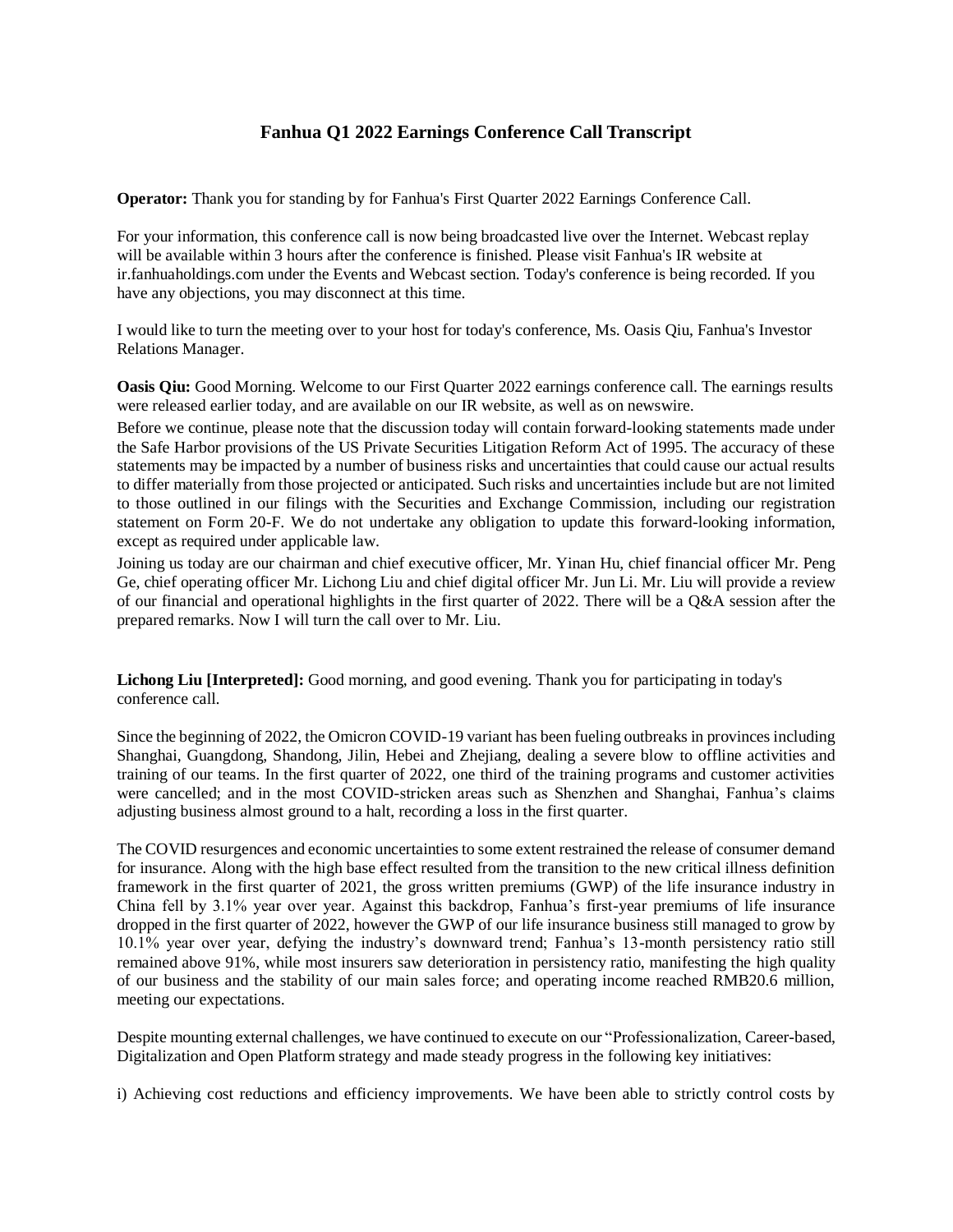optimizing staffing, closing low-performing institutions and downsizing inefficient outlets, as well as improving average efficiency of our employees by optimizing the workflow in our daily operations. In the first quarter of 2022, if excluding the increase of investments in our digitalization and Yuntong initiatives, our general and administrative expenses decreased by 17.2% year over year.

ii) Further enhancing our capabilities to offer referral of insurance trust and family trust services to mid-tohigh-net worth clients. In the first quarter, we have hosted about 10 Family Office Consultant training sessions which focus on educating our sales agents on all-around knowledge related to insurance trust and family trust, and completed relevant certification programs for over 1500 elite sales agents who are defined as those who have facilitated over RMB100,000 first year premiums annually. We have also organized over 20 customer engagement activities targeting at high-net worth customers, as a result of which facilitated such customers to set up insurance trust accounts covering 50 large-ticket insurance policies, contributing more than RMB32 million of first-year premiums in aggregate, or RMB600 thousand of first-year premiums per policy.

iii) Improving the professional skills of our sales teams. In the first quarter, apart from offering FOC training and certification programs, we have also finished establishing the course framework for Family Retirement Planners ("FRP") with focus on courses in whole-life insurance and annuity products, and authorizing FRP lecturers. Relevant training and certification programs are expected to roll out across the country in the second quarter. For the second half of 2022, we also plan to start training and certification programs for policy managers focusing on helping agents to develop the ability to offer policy custody services and enhance knowledge on protection-typed products including critical illness products), so as to enable agents to transform from experts on insurance products to experts on family-based asset allocation, and then to experts on elderly care and legacy management.

iv) Recruiting high-performing elites. For existing sales force, we have been carrying out the "Huacai Plan" for recruiting industry elite entrepreneurs together with their own sales teams. Over 500 elites as well as their teams have become part of Fanhua since 2021, and contributed approximately RMB45 million of first-year premiums in the first quarter of 2022, representing a strong power for Fanhua's business growth. For the Yuntong business units, the recruitment of Yuntong advisors and financial planners has gone smoothly, despite high standards and performance requirements. As of the end of first quarter, we had over 410 Yuntong advisors and financial planners, contributing approximately RMB15 million of first-year premiums, with per capita productivity of about RMB40 thousand.

v) Finalizing the preparation for the launch of Lan Zhanggui APP 3.0 on May 20, 2022. We have worked to upgrade Lan Zhanggui from a insurance transaction-focused platform to a one-stop digital operation platform, making trading and services smarter, smoother and more convenient.

vi) Working on establishing standard operating procedures (SOP) featuring a 3R ("Account Responsibility, Solution Responsibility and Fulfill Responsibility") marketing model of platform-supported team work to enable our agents to provide more professional and all-around services to their clients; and

vii) Accelerating market development of our open platform strategy. In the first quarter of 2022, first-year premiums facilitated on Fanhua's RONS Open Platform reached about RMB40 million, up by 62.3% quarter over quarter, and have shown an ever stronger momentum month by month.

We still face tremendous challenges in the second quarter of 2022. COVID-19 continues to adversely affect the offline activities of our sales agents. Meanwhile, the regulatory requirement for double-recording is set to be implemented in Hebei Province and other areas starting from June, expected to temporarily impact the whole industry across the board, including Fanhua. Despite the headwinds, the management team is still confident in making operating profit in the second quarter of 2022.

Now I will turn the call over to our chairman and CEO Mr. Hu.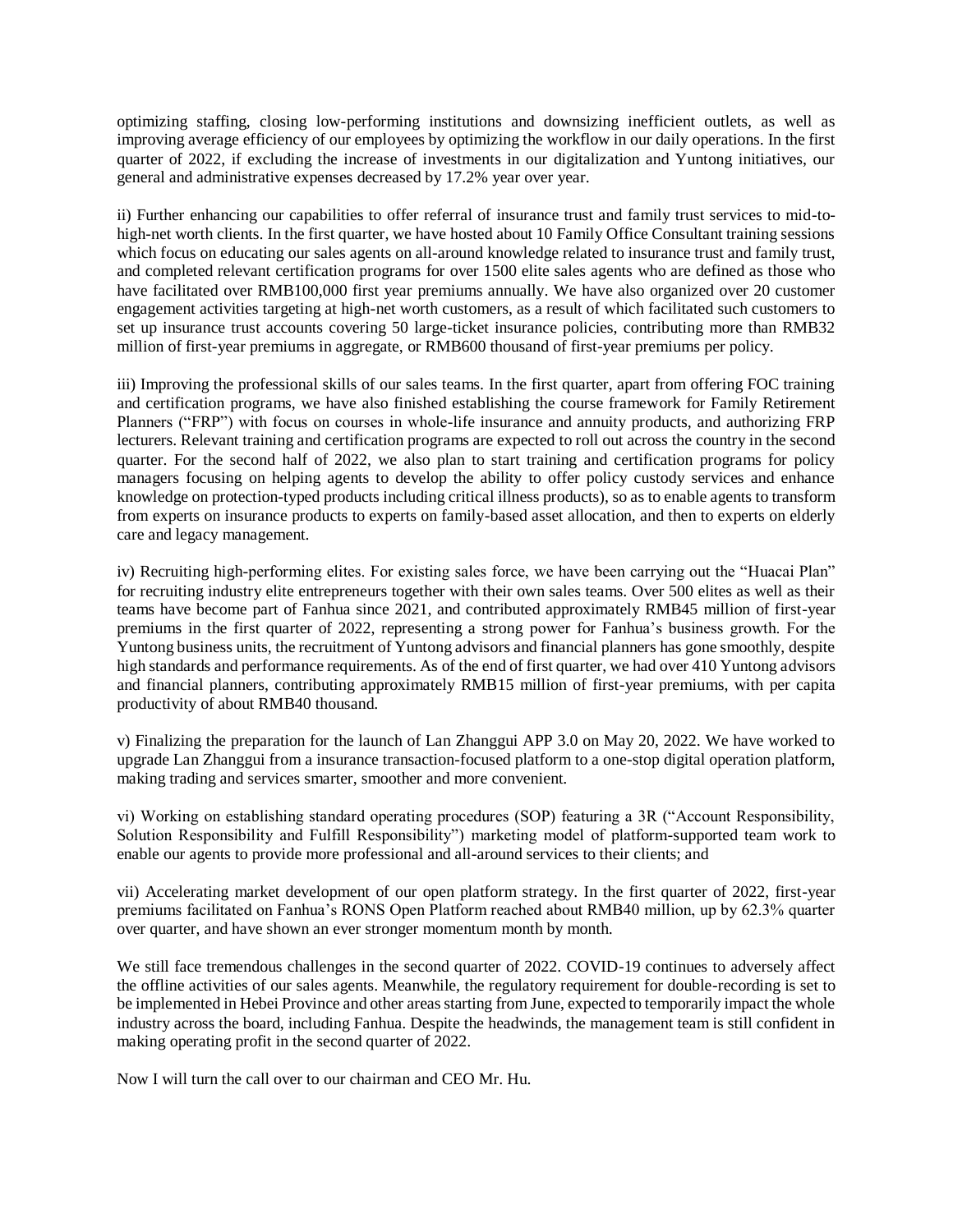## **Yinan Hu (interpreted):**

On May 26, 2022, our board announced that Fanhua will distribute 4.71 CNFinance ordinary share to the holder of each 20 Fanhua ordinary shares or 0.2355 CNFinance ADS for every 1 ADS of the Company held as the dividend for 2022. The stock dividend is payable on or around June 28, 2022 to shareholders of record on June 9, 2022. Based on the market value of CNFinace as of May 26, 2022, the value of the stock dividend amounts to approximately US\$31.4 million, equivalent to US\$0.58 per Fanhua ADS, close to the amount of the cash dividends that we paid in 2021.

## **Q&A Section**

**Operator:** Your first question comes from the line of [Wang Zixian] from CICC.

**Wang Zixian:** I have 2 questions. The first question is about the saving product. So, could you share us with the Q1 numbers and the future of local saving products as well as the commission rate that we give to the agent and collect from insurance companies. So, it may help us to estimate the brokerage income? And the next question is, do we have full year guidance in terms of APE, revenue or operating revenue? That's all my question. Thanks.

**Yinan Hu**[Interpreted]: I think your question can be divided into 3 small questions. For the first part, which is the sales of our savings product in the first quarter of this year. Compared to the same period last year, the first year premium of our savings product is flattish year-over-year. However, the percentage as of total amount of first premium is actually higher than the previous quarter and the previous year, mainly due to the high base in the first quarter of last year due to the strong sales of critical illness products prior to the transition to the new critical illness definition framework. As for the changes in market demand, we are observing a trend in customer demand transiting from the critical illness to products that can cater to their needs for elderly care and legacy management. So, we believe that the growth momentum of savings products will continue in the coming quarters.

As for the commission rate for the savings products, for insurance intermediaries, our commissions or commission income consists of both first year commission and renewal commissions. And there are 2 basic characteristics of savings products, which is that per policy amount is large, while the renewal terms are relatively short, which is one of the reasons for the decline of our commission revenue. Since last year, we have observed that the conversion rate between first year premium and APE dropped year-on-year to roughly 30%. We are making efforts to improve the conversion rate by means of improving our product structure as well as the way of selling to extend the renewal periods or renewal terms of the product that we sell to improve the conversion ratio.

As for the full year guidance, we are facing a lot of external macro environment uncertainties, which makes it difficult to give an accurate prediction of the business outlook going forward. Particularly, it is hard to measure the magnitude of the impact of COVID-19 on our business yet. So far, we haven't seen clear signs of easing of the COVID-19 impact, particularly in the second and the third tier cities where the COVID-19 control measures are relatively stricter than the first tier cities. We hope that by the second quarter, we can have a better idea of our future outlook. However, internally, on operational wise, we are actually seeing sequential improvement in our operating metrics, particularly the continued improvement in the productivity of high-performing agents. Thank you.

**Zixian Wang [Interpreted]:** The CBIRC drafted up a new sales regulation which limited the commission rate and also mentioned to restart the exam for agents. So, can we evaluate the influence of this new policy to our sales force and the future commission income? Thanks.